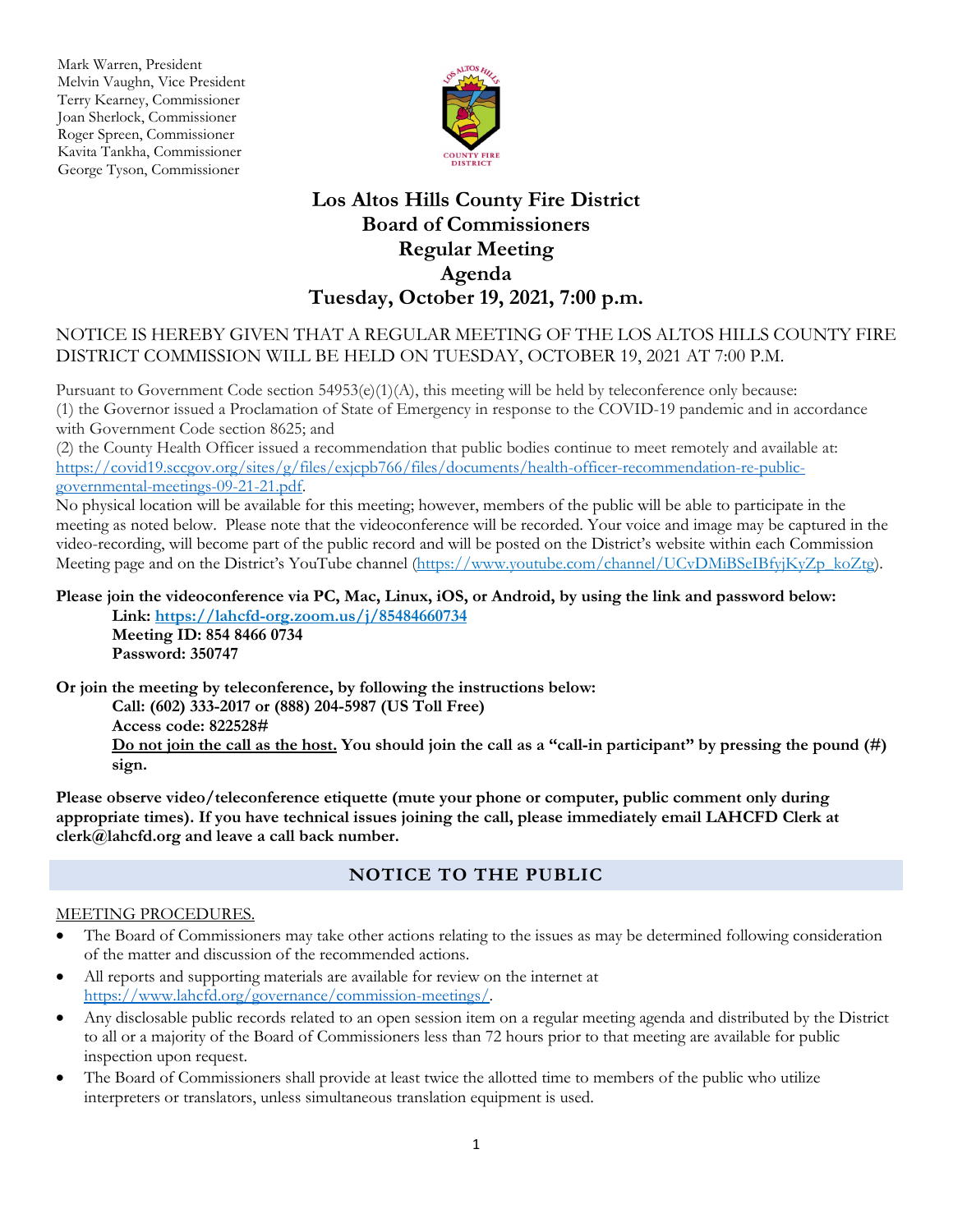### ASSISTANCE FOR PERSONS WITH DISABILITIES.

In compliance with the Americans with Disabilities Act and the Brown Act, those requiring accommodation for this meeting should notify the District Clerk at (650) 949-1044. Notification 48 hours prior to the meeting will enable the District to make reasonable arrangements to ensure accessibility (28 CFR 35.102-35.104 ADA Title II)

#### PUBLIC COMMENT INSTRUCTIONS.

- Written public comments may be submitted by email to [clerk@lahcfd.org.](mailto:clerk@lahcfd.org) Written comments will be distributed to the Board as quickly as possible, however, please note that documents may take up to 24 hours to be posted to the agenda outline.
- Spoken public comments will be accepted through the teleconference meeting. To address the Board, click on the Zoom link listed above to access the meeting, or dial into the meeting following the instructions on the first page of the agenda.

### **OPENING**

- 1. Roll Call.
- 2. Commission President Remarks.

### **PUBLIC COMMENT**

3. Public Comment. Persons wishing to address the Commission on any subject not on the agenda, may do so now. Please note, however, the Commission is not able to undertake extended discussion or action tonight on items not on the agenda. Items may be referred to staff for appropriate action, which may include placement on the next available agenda. District policy is to limit public testimony to three minutes per speaker, unless the number of speakers requires the Commission President to impose shorter time limits.

### **CONSENT AGENDA AND CHANGES TO ORDER OF AGENDA**

- 4. Consent Calendar and Changes to the Order of the Board of Commissioners Agenda.
	- A. Approve Draft Minutes of September 21, 2021 Regular Meeting
	- B. Receive Financial Statement Package Period 3, September 2021
	- C. Receive Financial Statement Package Period 13, FY2020/21 Final
	- D. Receive Disbursements for October 2021
	- E. Receive Report on Santa Clara County Public Health Officer COVID-19 Related Orders
	- F. Adopt Resolution No. 21-9 of the Los Altos Hills County Fire District Board of Commissioners making required findings that: (1) Circumstances of State Emergency Continue to Exist; and (2) Recommended Measures to Promote Social Distancing Continue to Exist that Require Continued Remote Meetings in Accordance with Government Code section 54953(e)(3)
	- G. Approve Agreement with Bortolotto Construction Company for replacement of District hydrant valve covers and the affected infrastructure and painting of valve covers as part of the Town of Los Altos Hills annual pavement rehabilitation capital improvements project, for an amount not to exceed Seven Thousand Two Hundred Dollars (\$7,200) that has been approved by County Counsel as to form and legality
	- H. Approve Third Amendment to the Municipal Resource Group (MRG) Professional Services Agreement for continuation of services through April 30, 2022 for implementation of the District 2021-2022 Strategic Plan for an additional amount not to exceed Twenty Thousand Dollars (\$20,000) that has been approved by County Counsel as to form and legality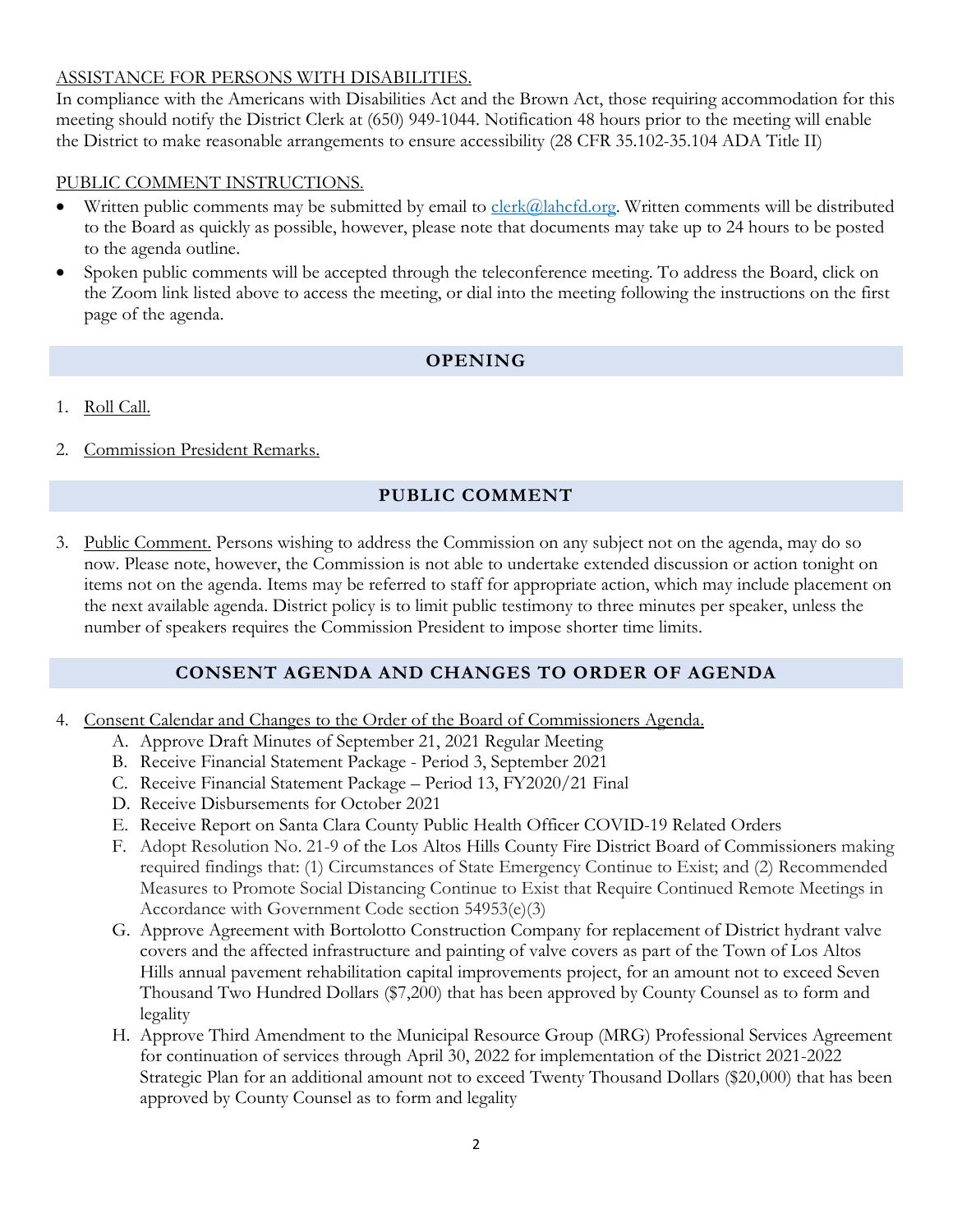- I. Adopt Resolution No. 21-10 of the Los Altos Hills County Fire District Board of Commissioners Authorizing the General Manager to Amend Certain Agreements for Goods and Services for the Benefit of the District and Furtherance of the District Purpose that has been approved by County Counsel as to form and legality
- J. Commendation and Recognition of outgoing Town of Los Altos Hills City Manager Carl Cahill

# **STANDING REPORTS**

- 5. Los Altos Hills County Fire District Administration Monthly Report to County Committees.
	- A. Receive the September 2021 Monthly Report and presentation slides from District Administration to the County of Santa Clara Management Audit Division and presented to the County of Santa Clara Finance and Government Operations Committee (FGOC) on October 14, 2021 at 2 pm and to the County of Santa Clara Housing, Land Use, Environment, and Transportation Committee (HLUET) on October 27, 2021 at 10 am
	- B. Receive Management Audit Division cover letter and presentation slides submitted to the County of Santa Clara Board of Supervisors, the County of Santa Clara Government Operations Committee (FGOC), and the County of Santa Clara Housing, Land Use, Environment, and Transportation Committee (HLUET) pertaining to the District Administration's September 2021 Monthly Report
	- C. Receive information pertaining to Local Agency Formation Commission of Santa Clara County (LAFCO) Countywide Fire Service Review and the Santa Clara County Comprehensive Fire Study
- 6. Receive Santa Clara County Fire Chief Report.
	- A. Monthly report for September 2021
	- B. Palo Alto Fire Station 8 monthly report for September 2021
- 7. Receive General Manager Report.
	- A. Updates, events and activities
	- B. Update on coordination with County Technology Services and Solutions for development of a scope of work to seek procurement of consulting information technology services for District
	- C. Coordination with Santa Clara County Central Fire Protection District to provide education and outreach to residents pertaining to Zonehaven and mailing of materials and zone identification items
- 8. Status Review of the District 2021/2022 Strategic Plan
	- A. Review of Goals

# **DISTRICT OPERATIONS REPORTS**

- 9. Receive Emergency Services Manager Report.
	- A. Report on Events and Activities
		- i. Saddle Mountain Firewise Community recognition update
		- ii. LAHCFD and Town of Los Altos Hills Wildfire Preparedness Fair
	- B. Report on Community Emergency Response Team (CERT) Activities
		- i. Teen CERT update
- 10. Integrated Hazardous Fuel Reduction Projects and Proposals.
	- A. Receive update on the Moody and El Monte Roads hardening and evacuation route project
	- B. Receive update from the Ad Hoc Community Wildfire Preparedness Plan/Integrated Hazardous Fuel Reduction (CWPP/IHFR) Subcommittee